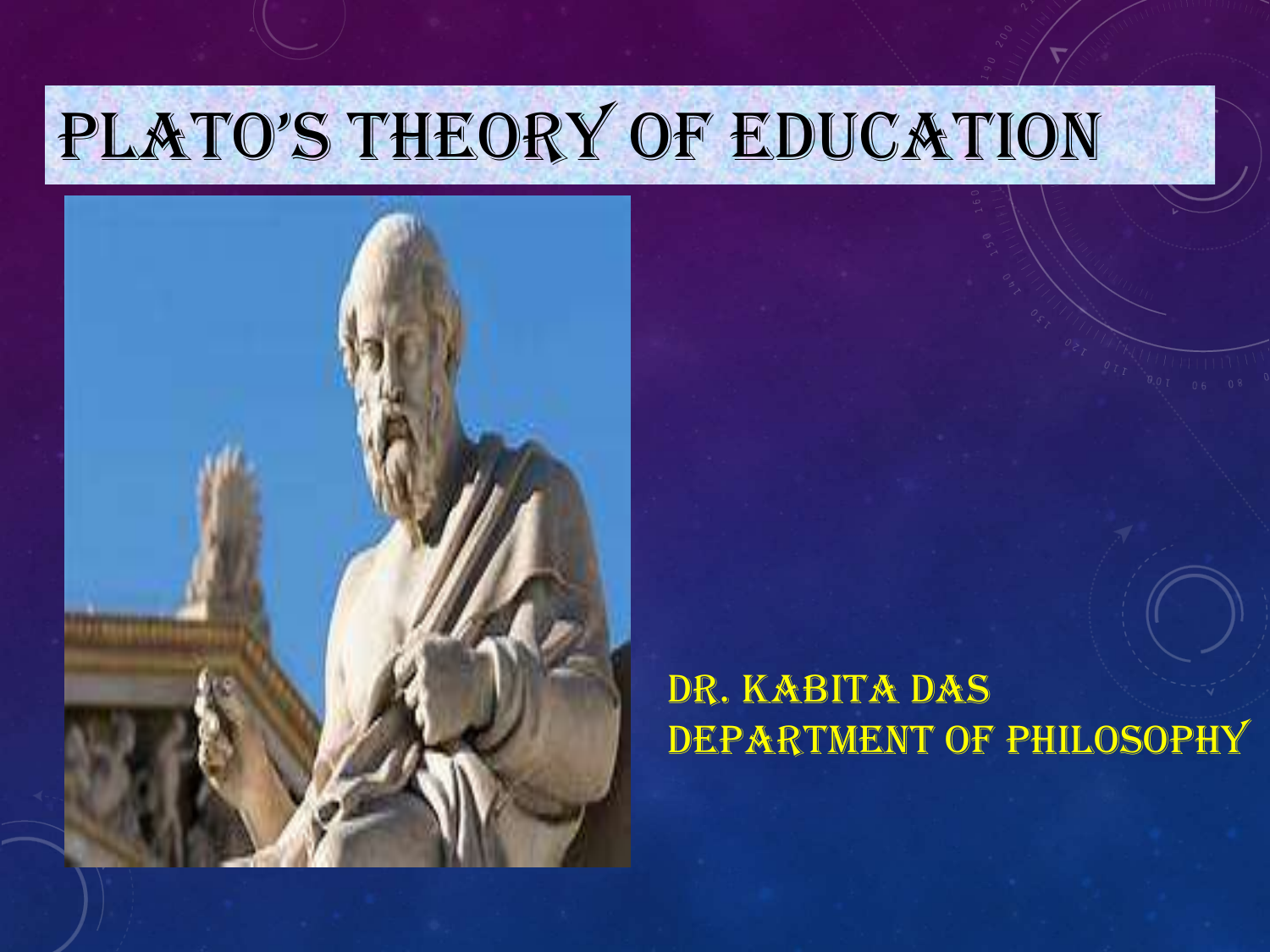#### **INTRODUCTION**

- Plato born and brought up in an wealthy family and begins his career as a student of Socrates.
- $\Box$  He established his own school known as Academy.
- $\Box$  Plato believes that most of the evils in the society could be removedby providing proper education.
- $\Box$  Every person should do the best thing through out life.
- $\Box$  Idea of education connected to his ideal state.
- $\Box$  In his dialogue of Republic the concept of education was elaborated.
- $\Box$  Education is tool for state.
- $\Box$  He pounces that there are three classes in the state must be well trained and educated in order to do their duties with efficiency.
- $\Box$  He thinks that that education is a kind of positive measure by which a ruler can mold the characters of the individual.
- $\Box$  He doesn't support private education rather he stresses the need of keeping education with a state only.
- $\Box$  Through education a state could get the best philosopher king.
- $\Box$  Education is the most important scheme to have a just society.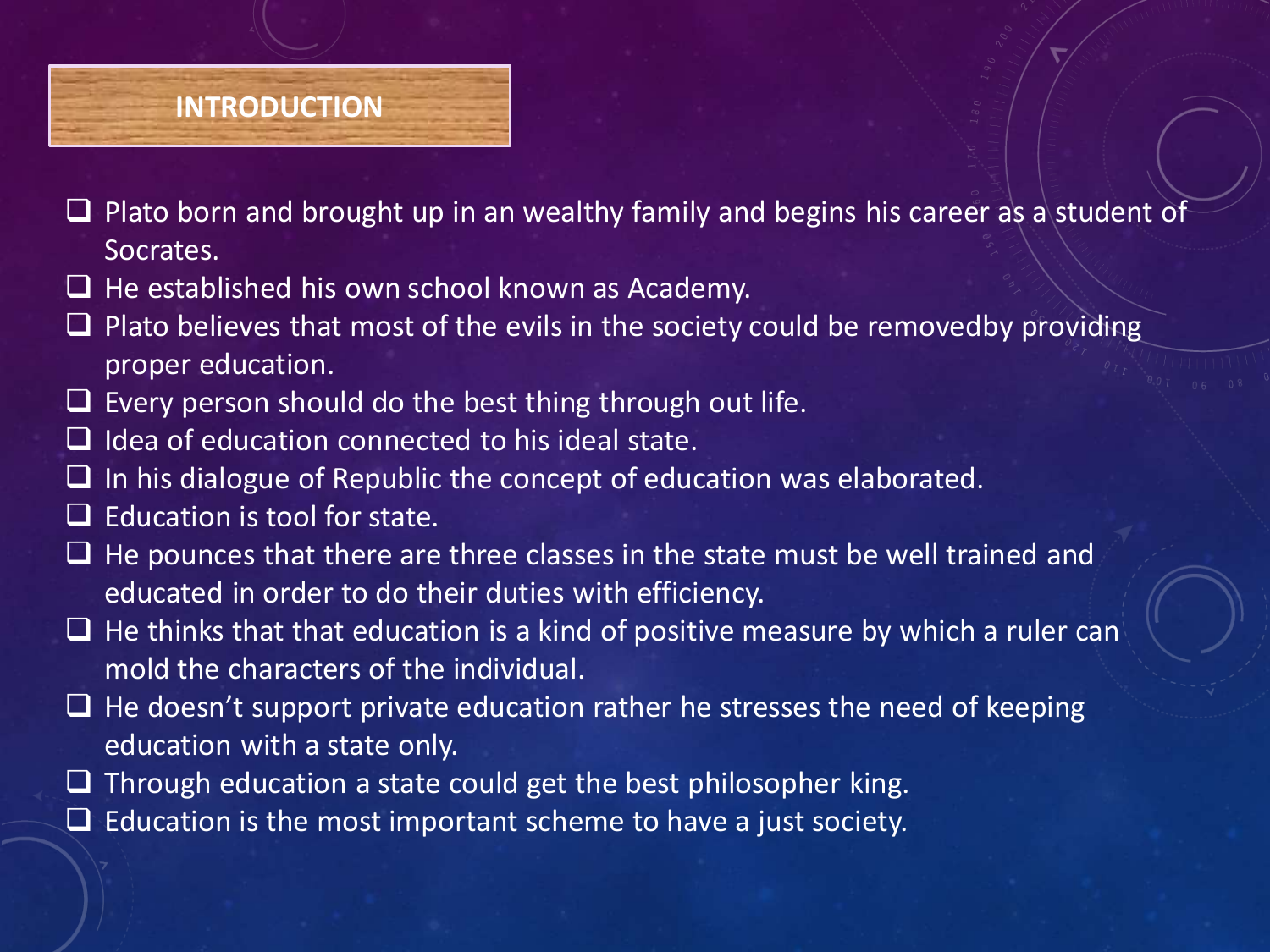## **EDUCATION**

- $\Box$  Plato says that education is related to individual beings and social characteristics. So he gives important individual to understand knowledge which is equivalent to virtue.
- $\Box$  He stated that education for all the citizens (man and women) of the state.
- $\Box$  Through education individual can develop their mental abilities and can become respected units of state.
- $\Box$  According to him education should be provided for moral and physical improvement of the child.
- $\Box$  Significance aspect of his education is to prepare the philosopher king.
- $\Box$  In Republic he talks about early education.
- $\Box$  In Laws he talks about the end of life.
- $\Box$  Plato believes that the highest goal of educational curriculum is the knowledge of good.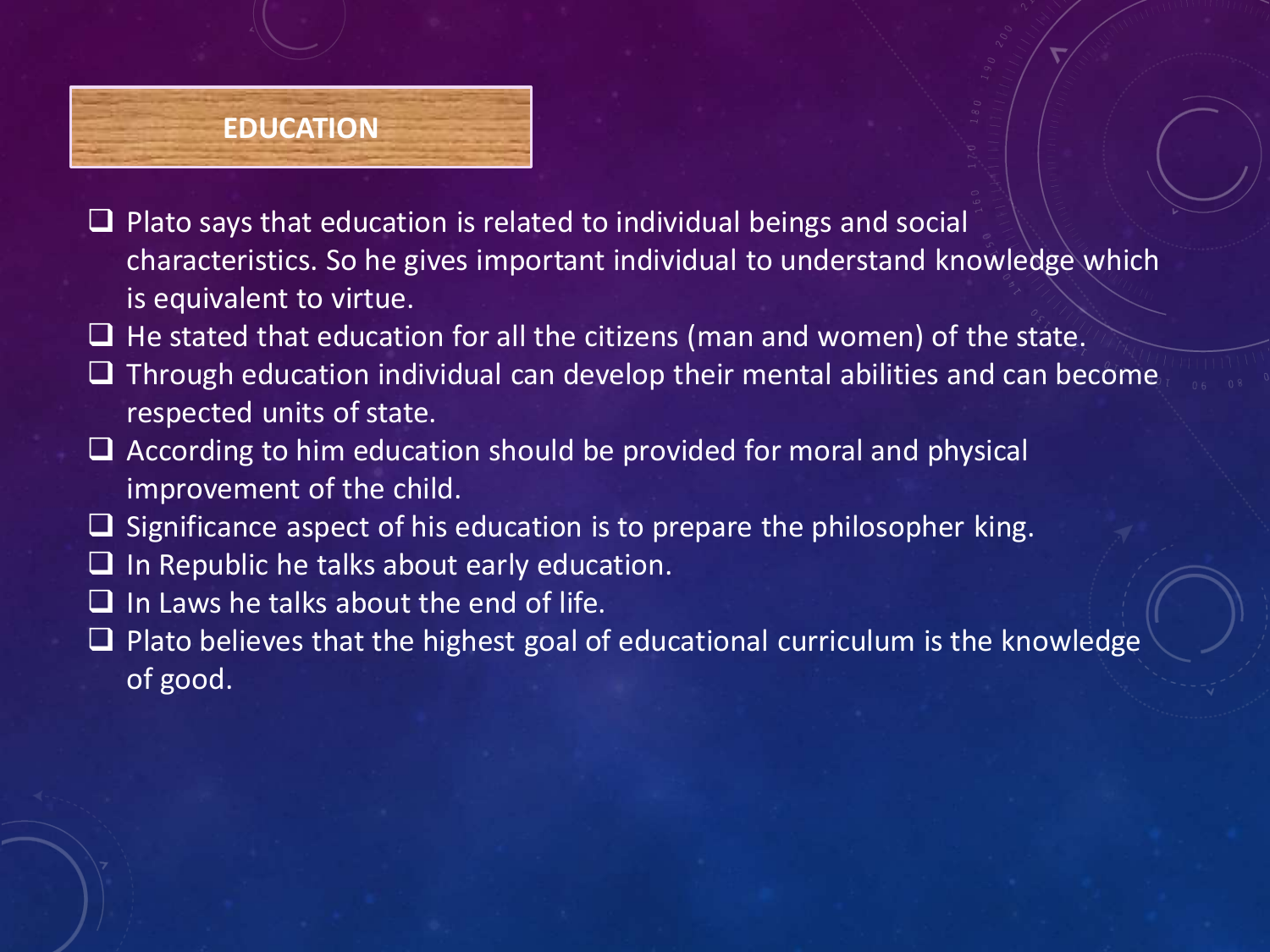#### **METHOD OF TEACHING**

- Plato gives important to a place where children love to go and thereby learn many things from learning.
- He gave much more importance to nursery or primary education.
- In the elementary level he focuses on play method.
- He believe in the concept of learning by doing.
- He was against the concept of force education. And wants student interest in education.
- Education should be both physical and mental growth.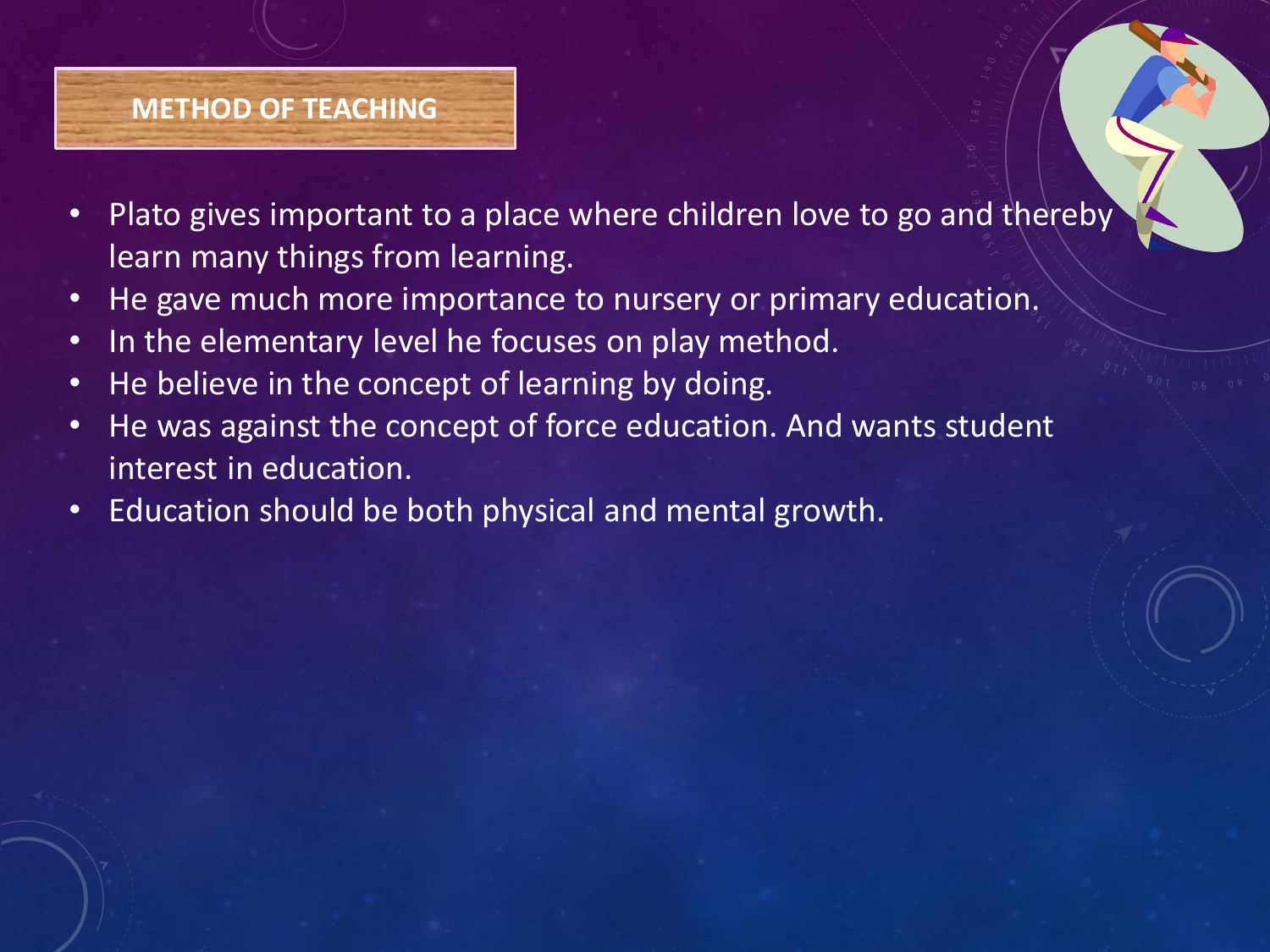#### **ROLE OF A TEACHER**

- $\checkmark$  A teacher has a most important role in shaping the life of a student.
- $\checkmark$  A teacher should guide the student constantly.
- $\checkmark$  He should be a person that guides an individual where there is dark everywhere.
- $\checkmark$  A person who possesses a high integrity should be a teacher.
- $\checkmark$  The person should be deep committed towards the profession of teaching.
- $\checkmark$  He should have high sense of responsibility.
- $\checkmark$  The role of a teacher is to always teach the morally right thing.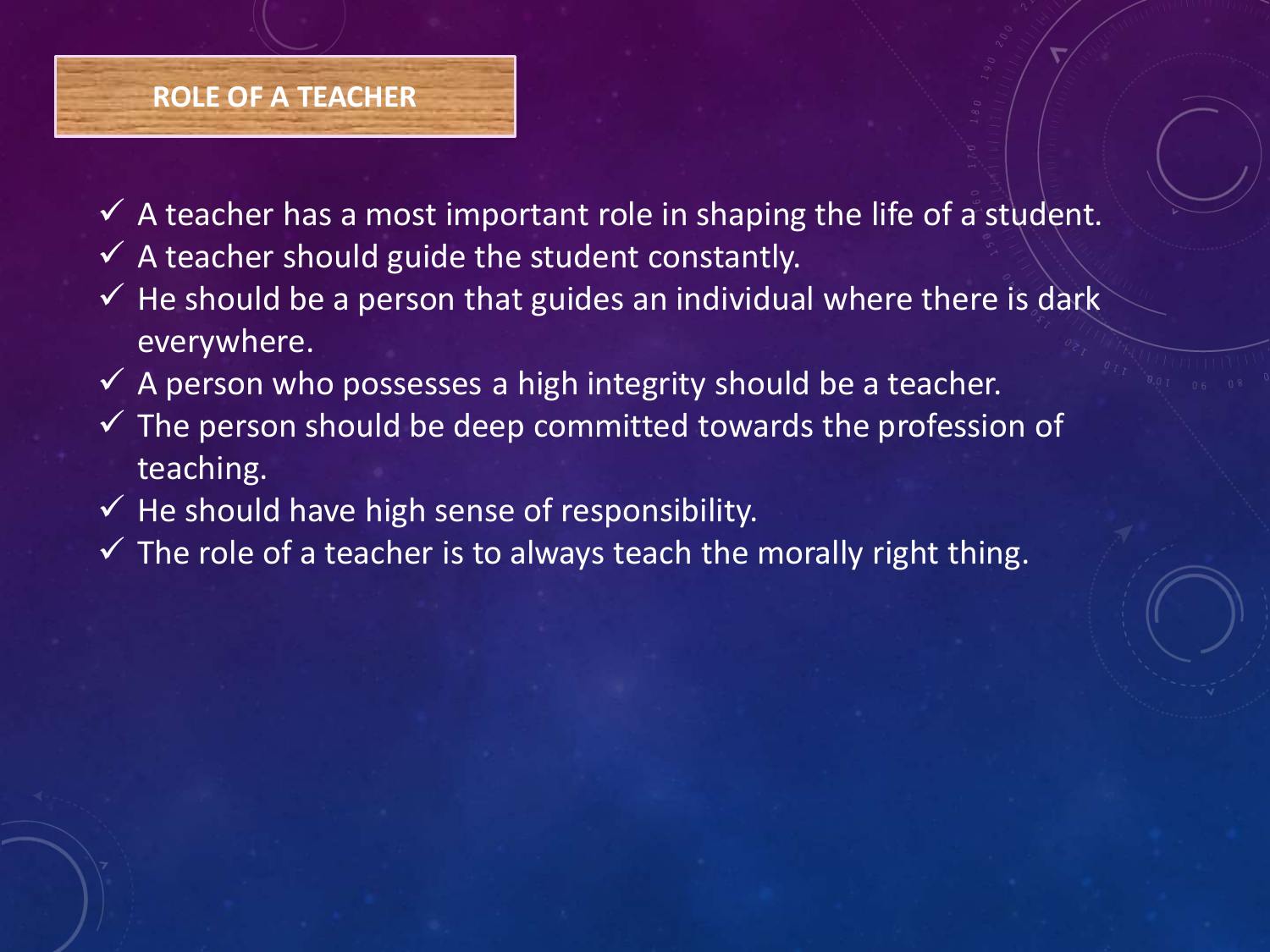#### **EDUCATIONAL CURRICULUM**

 $\triangleright$  There are two stages of platonic educational curriculum; one is elementary stage and another is higher stage.

 $\triangleright$  In the early stage individuals were like wax, and can be mold in any shape.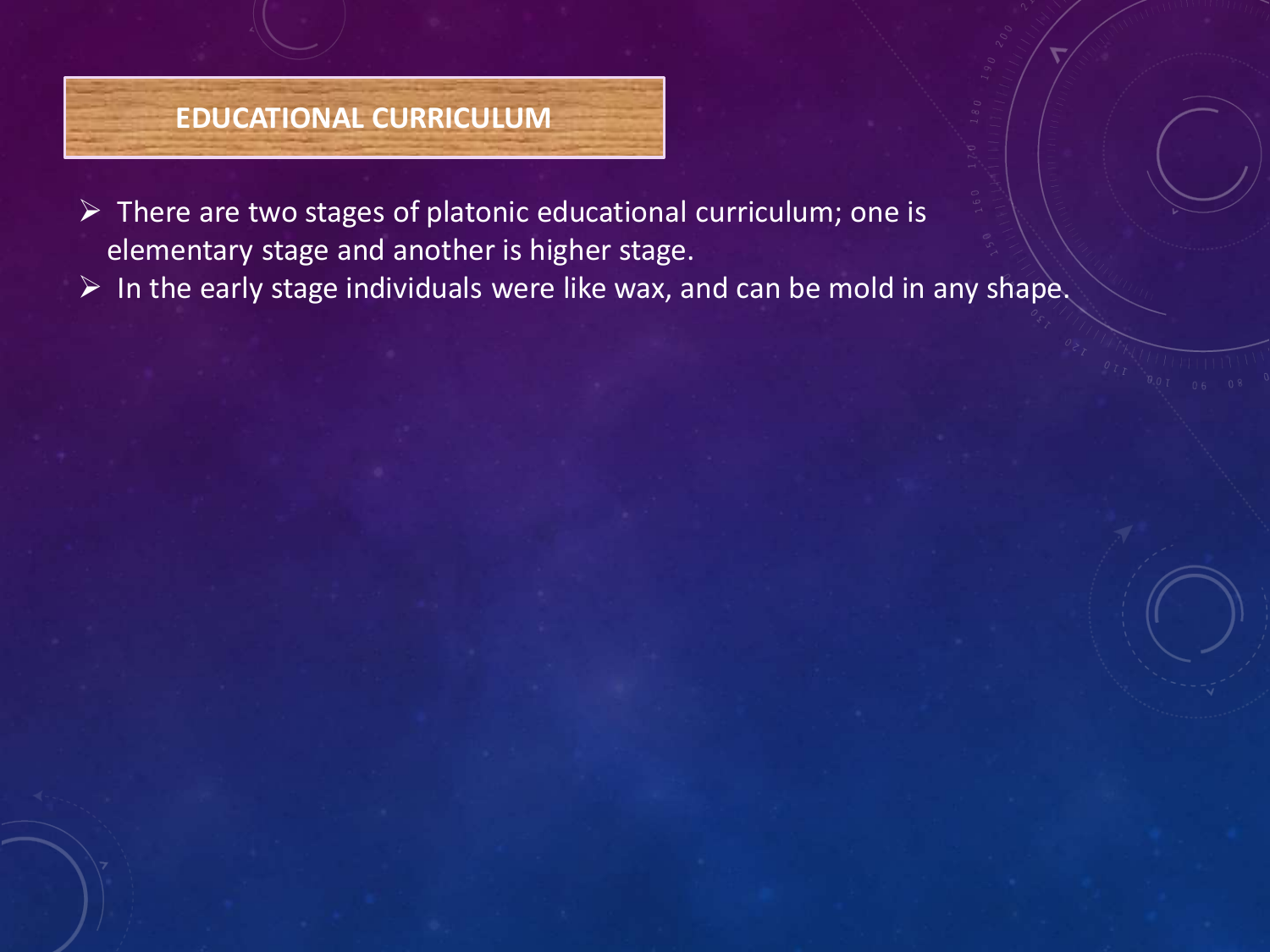#### **EDUCATIONAL CURRICULUM**



**36-50 Return to the worldly life**

> **31-35 Study philosophy**

**21-30 Advanced physical, mental and moral training**

> **16-20 Taught Moral education**

**11-15 Trained in music. Physical toughness with spiritual softness. They will taught mathematics, physics and science**

**Birth-10 year Physical education. Foundation of everybody health**

### **HIGHER EDUCATION**

**FORMAL OR BASIC EDUCATION**